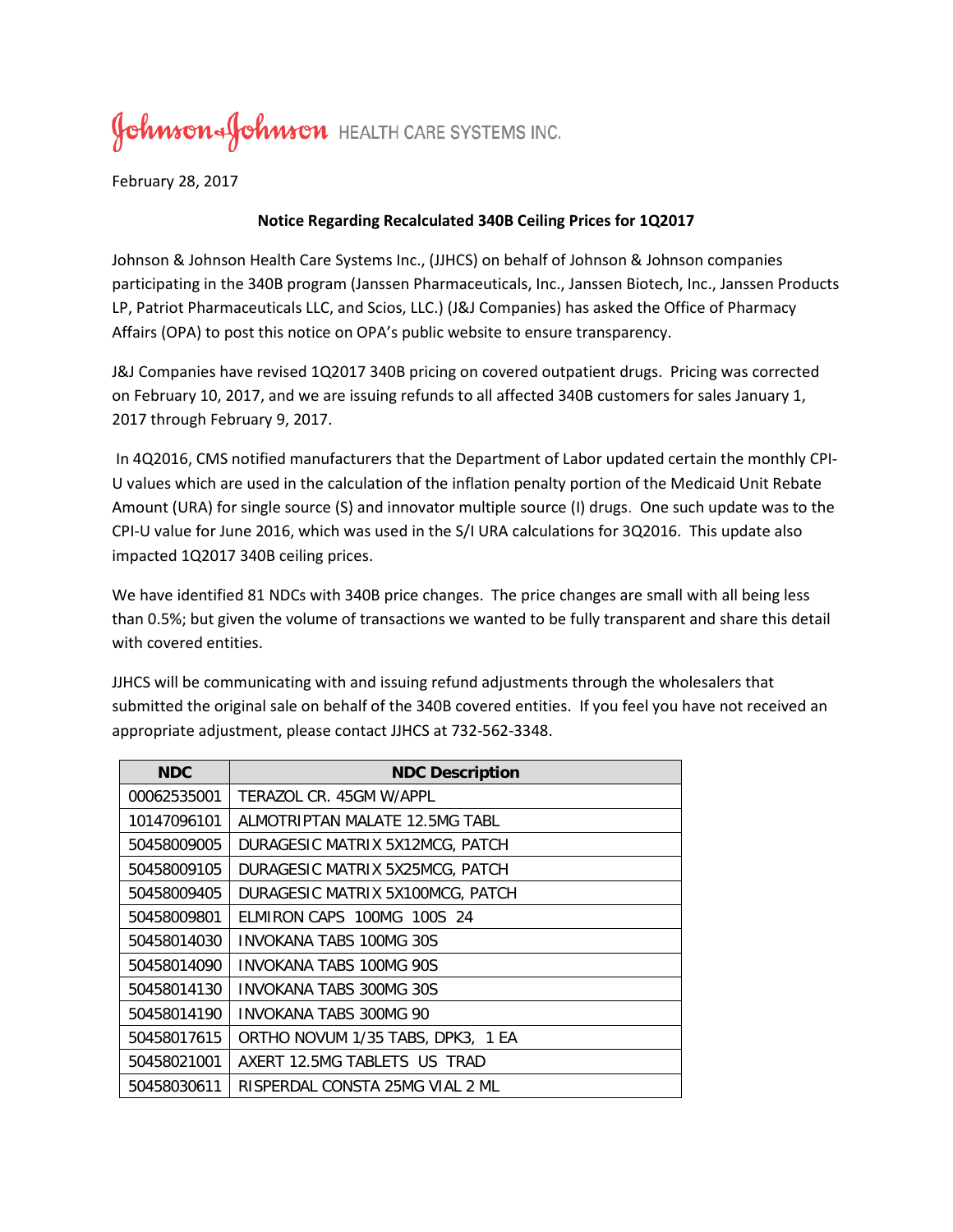| 50458030711 | RISPERDAL CONSTA 37.5MG VIAL 2 ML               |
|-------------|-------------------------------------------------|
| 50458030811 | RISPERDAL CONSTA 50MG VIAL 2 ML                 |
| 50458030911 | RISPERDAL CONSTA, 12.5MG, US, TRA, INJECTABLE   |
| 50458034160 | PANCREAZE DR CAP                                |
| 50458034260 | PANCREAZE DR CAP LIPASE 10500                   |
| 50458034360 | PANCREAZE DR CAP LIPASE 16800                   |
| 50458034660 | PANCREAZE DR CAP                                |
| 50458054060 | INVOKAMET TABS 50/500MG 60S                     |
| 50458054160 | INVOKAMET TABS 50/1000MG 60S                    |
| 50458054260 | INVOKAMET TABS 150/500MG 60S                    |
| 50458054360 | INVOKAMET TABS 150/1000MG 60S                   |
| 50458055401 | <b>INVEGA 1.5MG TABLETS 12 COUNT</b>            |
| 50458056001 | INVEGA SUSTENNA ER INJECTABLE SUSPENSION 39MG   |
| 50458056101 | INVEGA SUSTENNA ER INJECTABLE SUSPENSION 78MG   |
| 50458056201 | INVEGA SUSTENNA ER INJECTABLE SUSPENSION 117MG  |
| 50458056301 | INVEGA SUSTENNA ER INJECTABLE SUSPENSION 156MG  |
| 50458056401 | INVEGA SUSTENNA ER INJECTABLE SUSPENSION 234MG  |
| 50458057810 | XARELTO 15MG TABLETS HUD (2X5                   |
| 50458057830 | XARELTO 15MG TABLETS 30S                        |
| 50458057890 | XARELTO 15MG TABLETS 90S                        |
| 50458057910 | XARELTO 20MG TABLETS HUD (2X), RIVAROXABAN TABS |
| 50458057930 | XARELTO 20MG TABLETS 30S                        |
| 50458057990 | XARELTO 20MG TABLETS 90S                        |
| 50458058010 | XARELTO 10MG HUD (2X5)X10, 6 C                  |
| 50458058030 | XARELTO 10MG 30S 24 COUNT                       |
| 50458058451 | XARELTO TAB 15/20MG XARELTO ST                  |
| 50458060601 | INVEGA TRINZA INJECTION 273MG, PALI             |
| 50458060701 | INVEGA TRINZA INJECTION 410MG, PALI             |
| 50458060801 | INVEGA TRINZA INJECTION 546MG, PALI             |
| 50458060901 | INVEGA TRINZA INJECTION 819MG, PALI             |
| 50458062560 | PARAFON FORTE DSC 500MG CPLT                    |
| 50458063965 | TOPAMAX 25MG 60S, TRADE, TABLETS                |
| 50458064065 | TOPAMAX TABLETS 50MG 60S                        |
| 50458064165 | TOPAMAX TABLETS, 100MG 60S, TR                  |
| 50458064265 | TOPAMAX TABLETS, 200MG 60S TRA                  |
| 50458064765 | TOPAMAX SPRNKLES 15MG 60S, TRA, CAPSULES        |
| 50458065010 | ULTRACET TABLETS HUD US                         |
| 50458065060 | ULTRACET TABLETS 100S US                        |
| 50458065960 | ULTRAM 50MG 100S (SCORE)                        |
| 50458092050 | LEVAQUIN TBLTS 250MG 50S US                     |
| 50458092550 | LEVAQUIN TBLTS 500MG 50S US                     |
| 50458094001 | INVOKAMET XR TABS 50/500MG, 60                  |